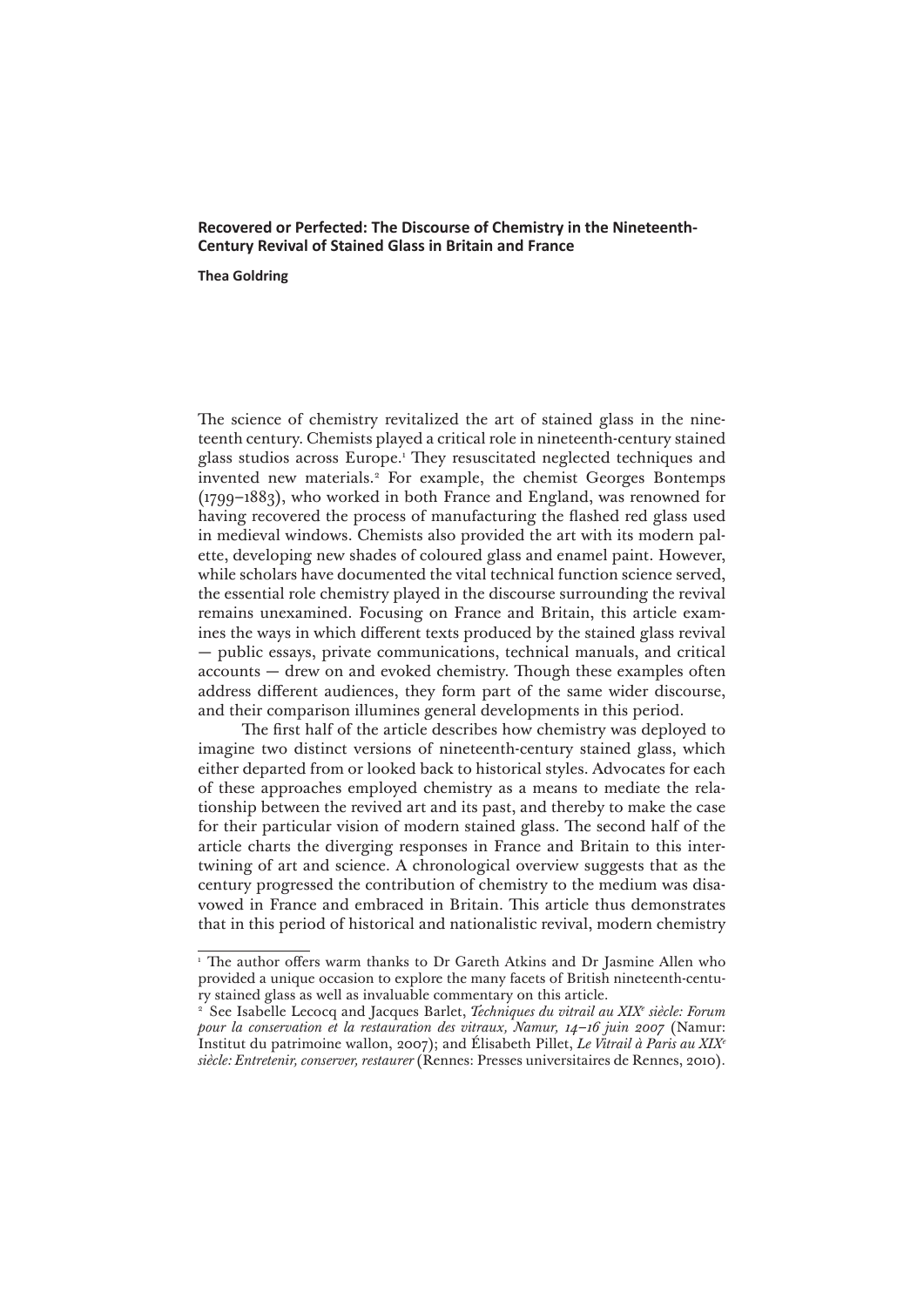was a critical means by which stained glass practitioners and commentators defined the direction this revived art would take and the place it would have in the broader artistic culture.

#### **Looking in both directions in the first half of the nineteenth century**

Nineteenth-century stained glass practitioners and theorists in both Britain and France were divided over the form that the revived art should take. In broad strokes, this debate concerned whether or not modern windows should embrace the visual qualities of oil painting. In Britain the Cambridge Camden Society and the Ecclesiologists asserted from the 1840s onwards that late eighteenth-century stained glass, such as the 'Reynolds' window (1779–85) of New College Chapel in Oxford, had abandoned the essential characteristics of the art by embracing oil painting's pictorial effects. They argued that modern glass should return to the example set by ancient windows and embrace the medium's specific material qualities, especially translucency.3 In France this argument was framed by the terms *vitrail tableau*  and *vitrail archéologique.* The former employed modern enamels to achieve subtle shading and atmospheric perspective. The latter revived historical models, favouring in particular the medieval mosaic style, which assembled monochromatically painted glass pieces in a complex lead network.4 This argument was thus a disagreement about the relationship between the revived art and its past: should nineteenth-century stained glass be a reincarnation of or an evolution from medieval tradition? The following discussion traces the ways that chemistry was evoked in this discourse as a means of defining the revitalized art's relationship with its past.

On one hand, proponents of a new modern form of stained glass cited chemistry as the knife that cut the art loose from historical precedent. This camp claimed that there was no need for a revival because nothing had been lost: chemistry thereby offered not a means to reclaim the past but to depart from it. One of the most vocal advocates of this view was Alexandre Brongniart (1770–1847), director of the Manufacture national de Sèvres, who established one of the first nineteenth-century French stained glass

<sup>&</sup>lt;sup>3</sup> Scholarship has often overlooked British painted glass that sought to imitate oil painting. See Jasmine Allen, 'Stained Glass and the Culture of the Spectacle, 1780–1862', *Visual Culture in Britain*, 13 (2012), 1–23 (pp. 10–13); and also, Jim Cheshire, *Stained Glass and the Victorian Gothic Revival* (Manchester: Manchester University Press, 2004).

<sup>4</sup> Jean-François Luneau, 'Vitrail archéologique, vitrail-tableau', *Revue de l'Art*, 124 (1999), 67–78; and Nicole Blondel, Martine Callias Bey, and Véronique Chaussée, 'Le Vitrail archéologique: Fidélité ou trahison du Moyen Âge?', *Annales de Bretagne et des Pays de l'Ouest*, 93 (1986), 377–81 (pp. 377–78).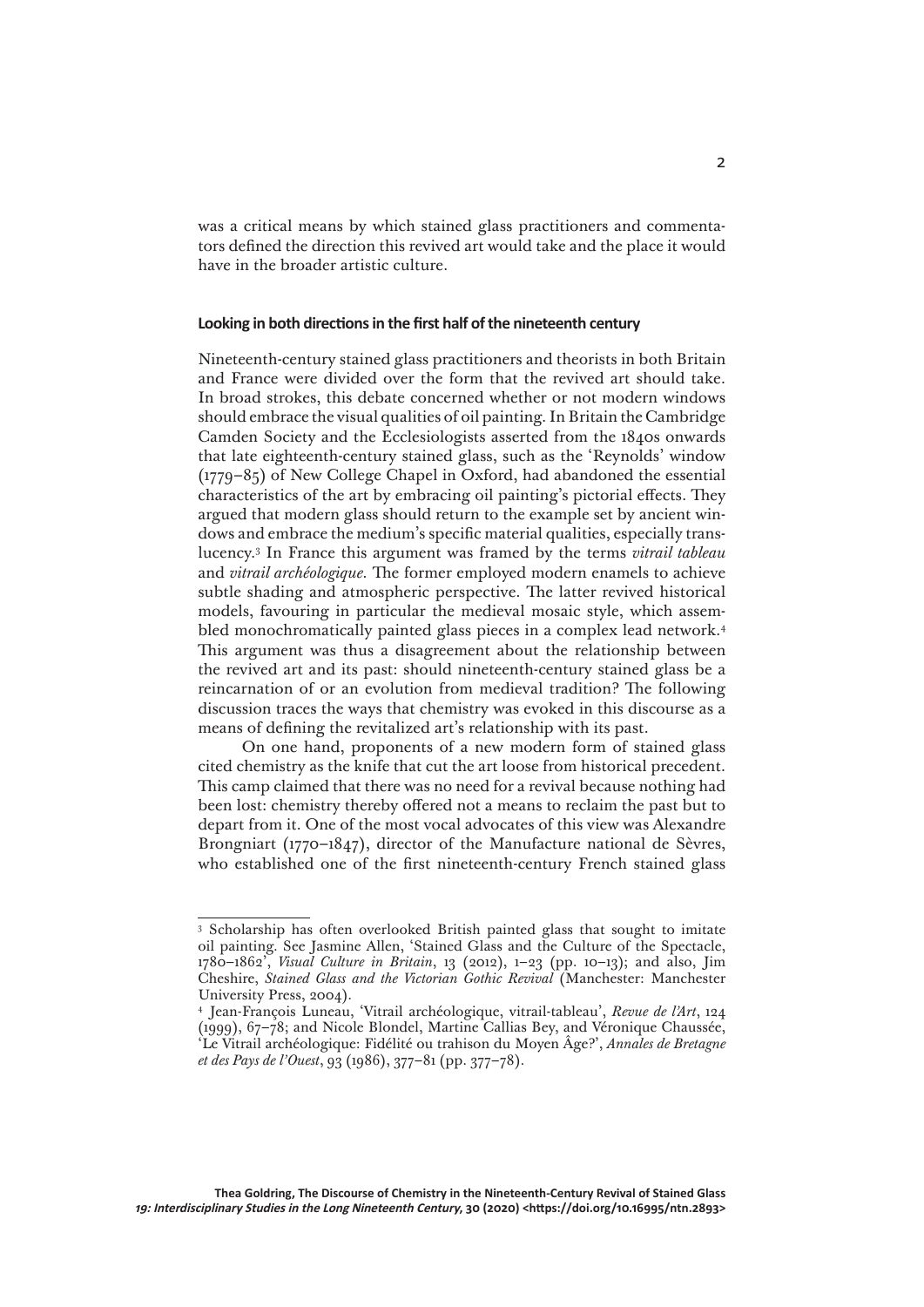studios.5 Sèvres was founded by the French crown in the early eighteenth century to uncover the secrets of Chinese porcelain — chemical analysis and technical experimentation were built into the manufactory's foundation. In such a context, it is unsurprising that chemistry and technical analysis were central pillars of Brongniart's project to re-establish the stained glass tradition in France.6 However, the continual references to science in Brongniart's writings go beyond a practical account of the manufactory's use of chemistry and begin to articulate a modern vision for glass.

Throughout his public and private writings, Brongniart asserted that chemistry offered not a way back but rather a path forward for stained glass. In the published essay 'Essai sur les couleurs vitrifiables obtenues des oxydes métalliques et fixées par la fusion sur les différents corps vitreux' (Essay on vitrifiable colours obtained from metal oxides and fusible with various vitreous materials) (1801), he dismissed historical recipes as unworkable and lauded Sèvres's new analytical approach to developing vitreous materials.7 He claimed not only that the art's past did *not* hold any secrets, but also that *only* the application of chemical laws could develop the materials necessary for modern practice. Indicatively, he writes in an 1825 letter to Louis-Étienne Héricart-Ferrand, vicomte de Thury (1776–1854), Director of Public Works: 'It is an undertaking worthy of the king to promote experiments […] to re-establish an art, not lost but neglected; an art that advances in chemistry will gradually bring to perfection.'8 In a pamphlet published in 1828, *Mémoire sur la peinture sur verre et sur son introduction dans la manufacture de porcelaine de Sèvres* (Report on glass painting and its introduction to the Sèvres porcelain manufactory), Brongniart lays out three types of glass painting, the second of which 'includes true glass painting, an art little known to the ancients, and elevated already to a high degree of perfection since the knowledge and expertise of modern

<sup>5</sup> Hervé Cabezas, 'Les sept verrières anglaises commandées par le Comte de Chabrol pour deux églises de Paris (1825–1828) et leur influence sur la création française de vitraux', *Bulletin de la Société de l'histoire de l'art français*, 1998, 235–72.

<sup>&</sup>lt;sup>6</sup> A chemist, Louis-Rémy Robert (1810-1882), headed the stained glass studio beginning in 1838. The Sèvres Archives are filled with documents recording experiments to develop enamel colours and refine silver staining.

<sup>7</sup> Alexandre Brongniart, 'Essai sur les couleurs vitrifiables obtenues des oxydes métalliques et fixées par la fusion sur les différents corps vitreux', *Journal des mines*, 12 (1801–02), 58–80 (p. 69); and Brongniart, *Mémoire sur la peinture sur verre et sur son introduction dans la manufacture de porcelaine de Sèvres* (Paris: Selligue, 1829).

<sup>&</sup>lt;sup>8</sup> 'Il est digne de Roi de faire les essais [...] pour le rétablissement d'un art, non pas perdu mais négligé et que les progrès actuels de la chimie doivent successivement perfectionne.' Letter, 22 February 1825, Sèvres, Archives de la manufacture de Sèvres, PB 22, laisse 2, dossier 4. All translations from the French are the author's own.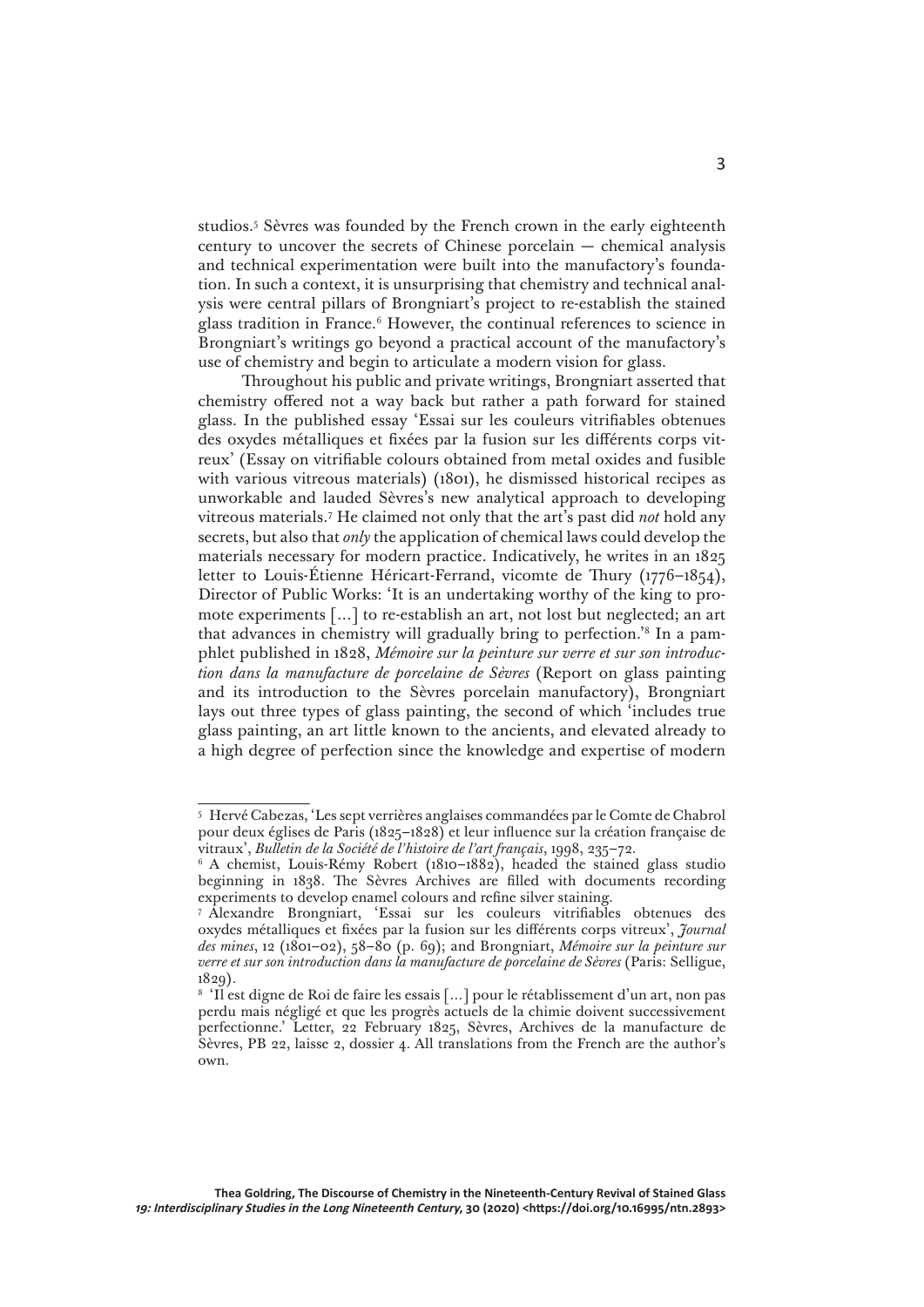chemistry has come to its aid'.9 Linking Sèvres's scientific approach to a particular style of glass, he argued that modern chemistry obviated the medieval need for the mosaic-style assembly of small glass pieces.10 Under his direction, Sèvres produced windows such as two panels now in the Louvre Museum, *Vitrail de la Renaissance* (1834–38) and *Vitrail illustrant le règne de Francois 1er* (1839–47), which employ large panes of glass covered in vitrifiable paint and make little attempt to align the contours of the designs with the leadlines. According to Brongniart, chemistry offered new artistic possibilities that allowed nineteenth-century stained glass to move beyond medieval precedent and towards a modern *vitrail tableau* style.

Two British manuals from the 1830s similarly refer to modern science as a means of leaving the medieval past behind. The British statistician, writer, and amateur economist G. R. Porter (1792–1852) published *A Treatise on the Progressive Improvement and Present State of the Manufacture of Porcelain and Glass* (1832) as part of the generalist Cabinet Cyclopædia series.<sup>11</sup> This exhaustive manual covers all the vitreous arts, including porcelain, glass-blowing, and the production of scientific glass instruments, and is unusual among early British glass manuals for its scientific perspective and language. Like Brongniart, whom he greatly admired, Porter asserted the dubious nature of historical recipes and the importance of modern chemical experimentation (p. 76). The manual notes the advances science has offered stained glass, in particular by developing different colours for staining and painting (p. 274). In his view, modern stained glass should capitalize on these innovations, and, though he did not make stained glass himself, he advocated that artists should prioritize painting over the leadglass matrix:

> The method of staining and burning […] on the surface of the glass having been found far more beautiful, admitting of greater variety of tints, as well as of those delicate shadings which were manifestly unattainable by even the most laborious composition in mosaic work. (p. 290)

4

<sup>9</sup> 'La seconde classe renferme la véritable peinture sur verre, art à peine connu des anciens, et poussé déja à un haut degré de perfection depuis que les connaissances de la chimie moderne sont venues l'aider' (*Mémoire*, p. 14).

<sup>10</sup> In a letter published in the *Constitutionnel*, Brongniart states, 'All the vitrifiable colours due to modern chemistry, such as blues of various tones, the greens produced from chromium, the red-browns, and above all the purples, violets, and pinks produced from gold, were totally unknown to [the ancients].' Alexandre Brongniart, 'Arts industriels, peinture sur verre', *Constitutionnel*, 25 October 1838, p. 8.

<sup>&</sup>lt;sup>11</sup> G. R. Porter, *Treatise on the Progressive Improvement and Present State of the Manufacture of Porcelain and Glass*, Cabinet Cyclopædia (London: Longman, 1832).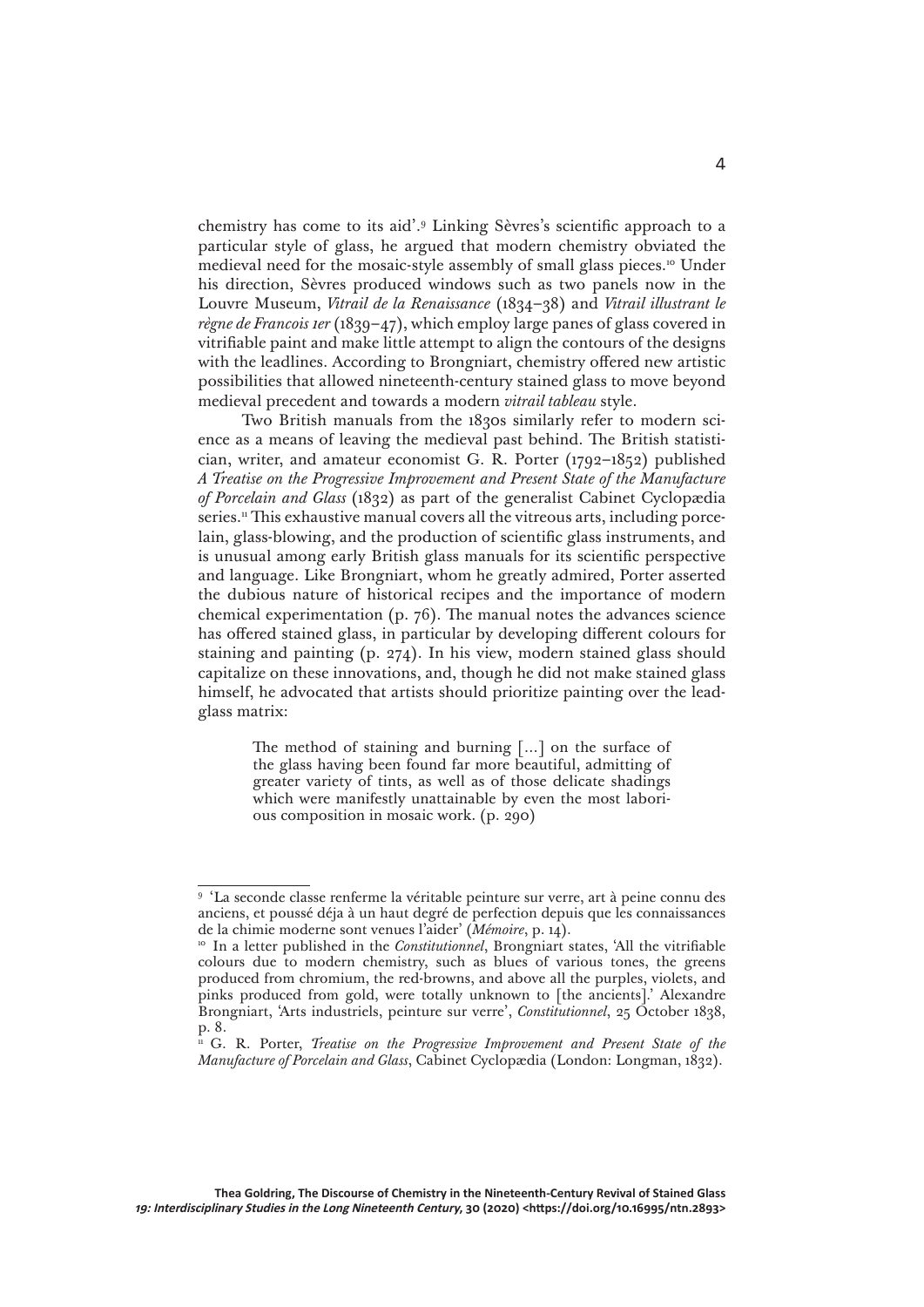William Cooper (active 1831–50), a Scottish glass manufacturer and painter, similarly rejected the notion that stained glass was a lost art in his 1835 Glazier's Manual.<sup>12</sup> Referring to glass painting, he writes that the idea that such expertise had been lost

> is a very mistaken notion, for not only are the colours now employed as brilliant and durable as those of the ancients, but others have been added, which they most probably did not know how to produce, or at least did not use.13

Chemistry, once again freed from the need to redevelop old techniques, offered the opportunity to develop new ones: 'Modern ingenuity has superseded this clumsy expedient [of joining individual pieces with lead], and every colour used in painting can now be introduced into one entire sheet' (Cooper, p. 18). Like Brongniart and Porter, Cooper claimed that 'modern ingenuity' improved the art form, offering new artistic possibilities which he tried to realize through his own technical experimentation with glass staining and painting (Rush-Bambrough, pp. 89–122).

Such authors, then, evoked chemistry not as a tool of revival but of departure. Specifically, science offered stained glass a modern vitreous rainbow. Newly freed from its lead constraints, they insisted, the medium could now take advantage of the pictorial possibilities afforded by science.

Authors and scientists, on the other hand, who argued that modern stained glass should revive historical styles, presented chemistry as a means to reclaim the art's lost past. Claiming to discern a break between ancient and nineteenth-century glass, they offered science as the bridge across this rupture. The French author and architect Jean-Baptiste-Antoine Lassus (1807–1857), in his article 'Peinture sur verre' (1844), for example, noted the differences between ancient and modern glass, observing that the recent material was too homogeneous and transparent.14 He suggested that technical investigation could help redevelop ancient procedures and materials. These experiments, in turn, would allow modern glass to reproduce medieval-style windows in which the lead and glass pieces were essential pictorial elements.

Michel Eugène Chevreul (1786–1889), a chemist and the director of dyes at the Manufacture nationale de Gobelins, similarly cast chemistry as

<sup>12</sup> Sally Rush presents an exhaustive account of William Cooper, illustrating his critical contributions as a glass painter. See Sally Rush-Bambrough, 'Glass Painting in Scotland, 1830–70' (unpublished doctoral thesis, University of Glasgow, 2001), pp. 89–122.

<sup>13</sup> William Cooper, *The Crown Glass Cutter and Glazier's Manual* (Edinburgh: Oliver & Boyd; London: Simpkin, Marshall, 1835), p. 99.

<sup>14</sup> Jean-Baptiste-Antoine Lassus, **'**Peinture sur verre', *Annales archéologiques*, 1 (1844), 16–21 (pp. 19–20).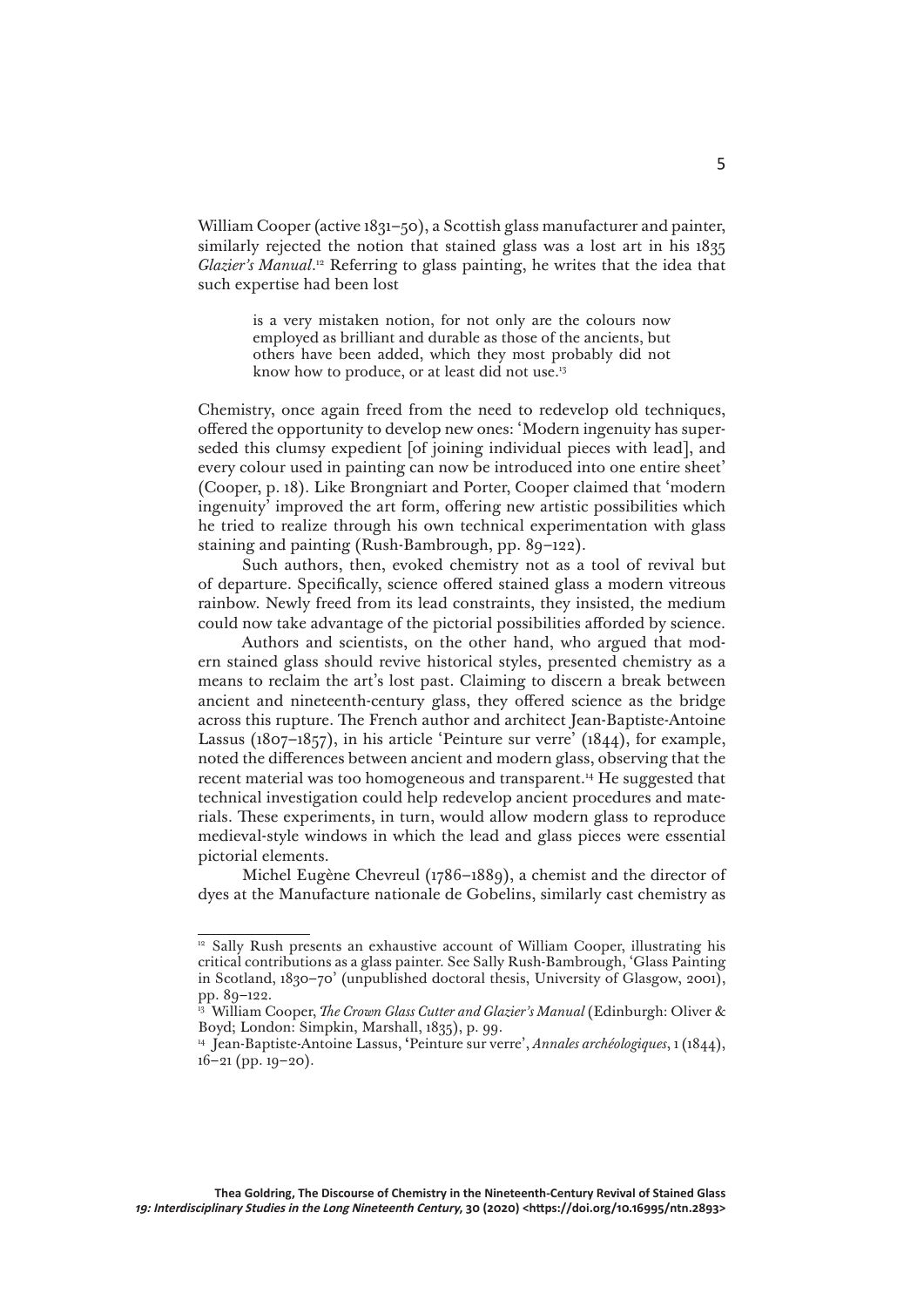the means of returning to medieval glass forms. He attributed the beauty of Gothic windows to 'their simple design with delineated, discrete parts', and 'their assemblage of coloured parts […] which employs contrasting colours both among the glass pieces and between them and their opaque framing'.15 Chemistry offered the means to recover these essential pictorial elements in the nineteenth century. In 1863 he published the results of his chemical analysis of ancient glass.16 According to Chevreul, medieval windows maintained their superiority over nineteenth-century works because of the irregular thickness and chemical composition of ancient glass:

> The second fault [of modern glass] is chemical. It stems from the composition of ancient glass itself, which is not at all equivalent to a *colourless glass* with a *principal colourant* […]; ancient glass contains a great deal of intermediate iron oxide which colours it green, independently of oxides of cobalt, manganese, etc.<sup>17</sup>

To reclaim the brilliancy of ancient materials he argued that modern glass must be altered according to the results of chemical analyses (pp. 665–66). For Chevreul, chemistry offered a way to return to a lost material source, which, in turn, could be used to revive stained glass according to medieval models.

Chevreul's counterpart in Britain was the barrister and stained glass historian Charles Winston (1814–1864).<sup>18</sup> Winston similarly presented chemistry as the means by which modern glass could return to the lost model of medieval windows and their masterful use of transparent glass and lead. In his report on windows exhibited at the 1851 Great Exhibition, Winston

<sup>&</sup>lt;sup>15</sup> 'A ce qu'ils présentent un dessin très-simple [...]' and 'A ce qu'ils offrent un ensemble de parties colorées, […] qui sont en même temps vivement contrastées, non-seulement entre elles, mais encore avec les parties opaques qui les circonscrivent.' Chevreul, *Mémoire sur l'influence que deux couleurs peuvent avoir l'une sur l'autre quand on les voit simultanément* (Paris: Académie des sciences, 1828), p. 56. <sup>16</sup> M. E. Chevreul, 'Chimie appliquée aux beaux-arts: Mémoire sur les vitraux peints', *Comtes rendus hebdomadaires des séances de l'Académie des sciences*, 57 (1863), 655–66; 'Chimie appliquée aux beaux-arts: Appendice au Mémoire sur les vitraux peints et observations sur la diffusion de la matière', 682–85.

<sup>&</sup>lt;sup>17</sup> 'Le second défaut est chimique. Il tient à la composition du verre ancient même, qui n'est point équivalente à du *verre incolore* plus un *principe colorant* […]; le verre ancien contient beaucoup d'oxyde de fer intermédiaire qui le colore en vert, indépendamment des oyxdes de cobalt, manganese, etc' (p. 665, emphases in original).

<sup>&</sup>lt;sup>18</sup> For further discussion of Winston's contributions, see Sarah Brown, 'Charles Winston (1814–64) and Stained Glass Restoration in the 19th Century', *British Archaeological Association Conference Transactions*, 19 (1997), 107–17 ; and Stanley Shepherd, 'A. W. N. Pugin and the Making of Medieval-Type Glass', *Journal of Stained Glass*, 21 (1997), 1–10.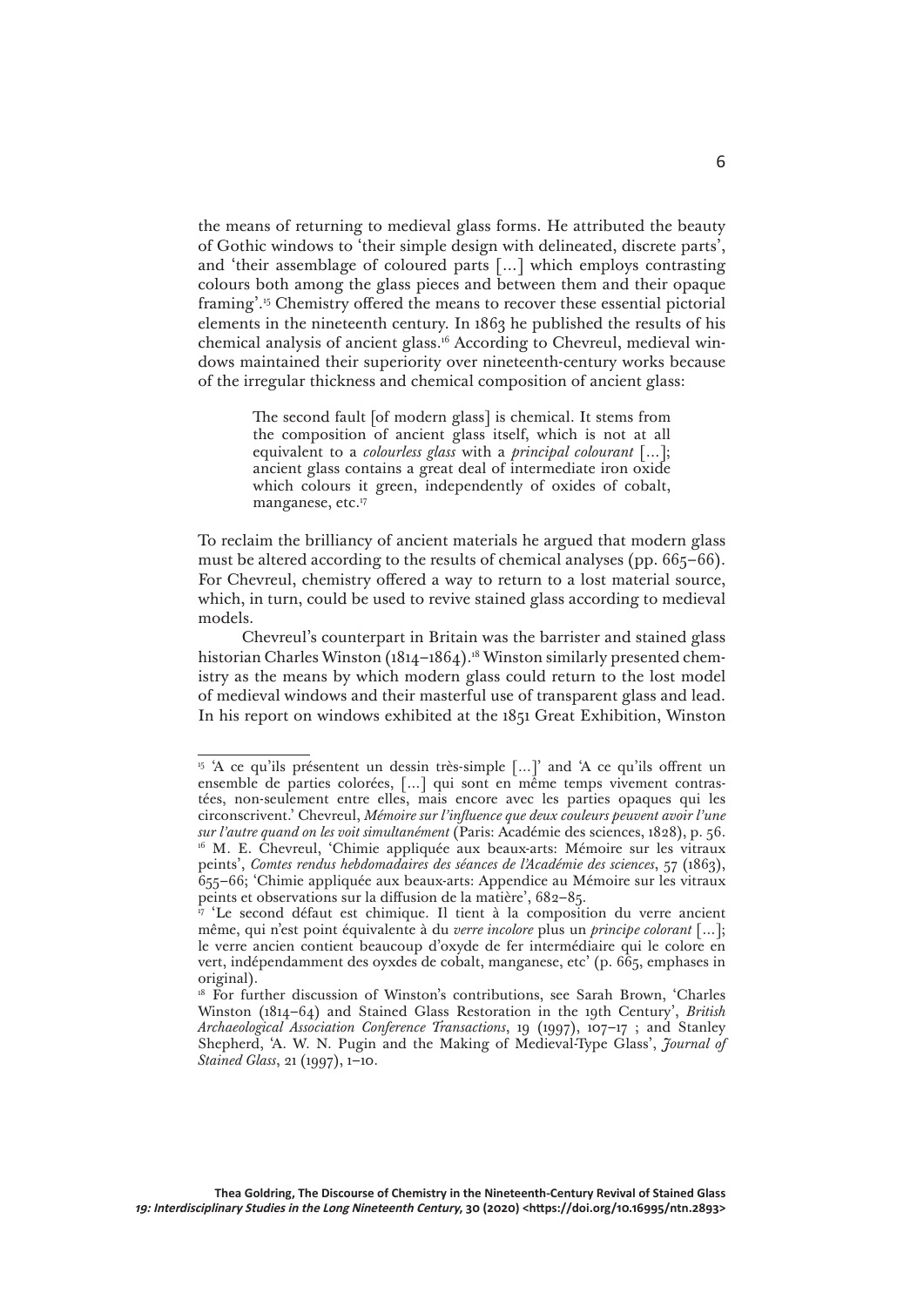asserted that chemical analysis illustrated the critical differences between ancient and modern materials:

> We are strongly impressed [...] that the difference in effect between such ancient and modern glass does not depend on the state of the surface, but on the composition of the material, and this opinion has been much strengthened by the result of some chemical experiments recently made.<sup>19</sup>

According to Winston, his chemist, Mr Medlock, planned to analyse a sequence of cobalt glass samples to produce 'a most valuable chain in the history of the manufacture'.<sup>20</sup> Here, chemistry becomes the writer of history, tracing the medium's lineage through the ages. This material history revealed, according to Winston, the 'non-identity of modern glass with ancient [samples]'  $(p. 181)$ . Only chemical analysis had the power to restore the lost character of medieval glass and materially link modern glass once again to its forefathers. Winston cast chemistry as the tool that simultaneously revealed historical difference and overcame it.

Winston collaborated with the British glass manufacturers Powell & Sons, who crafted windows with samples produced by Winston and Medlock's chemical experiments.<sup>21</sup> The success of this scientifically achieved modern-medieval glass was noted, among others, by the British glass manufacturer Apsley Pellatt (1791-1863).<sup>22</sup> Citing Winston's achievements, Pellatt states in his account of the 1862 International Exhibition:

> If the colours in these windows equal the best of the ancient, of which there is little doubt, it is owing to the various specimens he caused to be analysed, and the synthetic experiments he

<sup>19</sup> [Charles Winston], 'Glass Painting', in *Reports by the Juries on the Subjects in the Thirty Classes into which the Exhibition was Divided* (London: Clowes, 1852), pp. 533–35  $(p. 535)$ .

<sup>20</sup> Charles Winston, 'On a Revived Manufacture of Coloured Glass Used in Ancient Windows', in *Memoirs Illustrative of the Art of Glass-Painting* (London: Murray, 1865), pp. 175–85 (p. 183) (first read at the Ordinary Meeting of the Royal Institute of British Architects, 14 June 1852).

<sup>&</sup>lt;sup>21</sup> Winston was not alone in his efforts. A. W. N. Pugin (1812–1852) and John Hardman (1812–1867) worked with James Hartley (1810–1886) in the late 1840s and 50s to analyse and reproduce medieval ruby and white glass; while William Edward Chance  $(1842 - 1923)$  with the assistance of Georges Bontemps and George Wood (active 1870–80) began to produce consistent ruby glass in the 1870s. See Stanley A. Shepherd, *The Stained Glass of A. W. N. Pugin* (Reading: Spire, 2009); and Tony Benyon, 'The Development of Antique and Other Glasses Used in 19th- and 20th-Century Stained Glass', *Journal of Stained Glass*, 29 (2005), 184–98.

<sup>&</sup>lt;sup>22</sup> Pellatt's account reflects an intimate knowledge of glass manufacturing and the chemistry involved. See Apsley Pellatt, 'Class XXXIV: Glass', in *Reports by the Juries on the Subjects in the Thirty-Six Classes into which the Exhibition was Divided* (London: Spicer, 1863), pp. 1–8.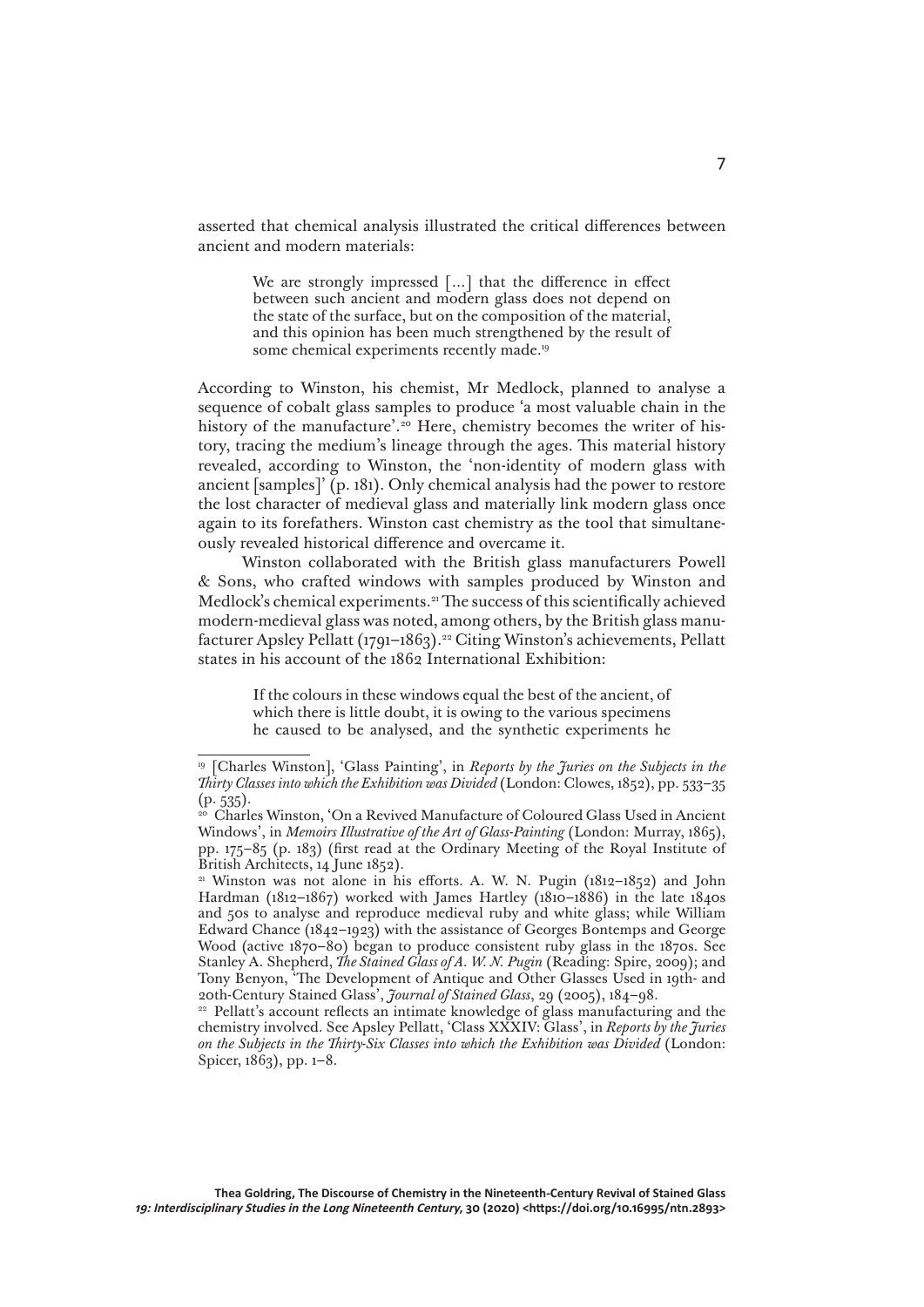made, which enabled him to reproduce the glass, and furnish the recipes gratuitously to the glass-maker.  $(p, 2)$ 

Pellatt maintained that such experiments gave British glass a stronger material connection to its past than that produced elsewhere in Europe. The chemically achieved 'true-identity' of modern British glass and its medieval ancestors, as Winston might phrase it, forms the basis of Pellatt's claim that Britain had greater authority in the revivalist movement sweeping Europe. As a tool of revival, chemistry thus also fed into revivalism's nationalistic undercurrents.

Artists, scientists, and critics used chemistry, then, to imagine modern stained glass as an art that could look either forwards or backwards. They cast chemistry simultaneously as the modern marvel which distanced the medium's new incarnation from its past, projecting it into an artistic future, or, alternatively, as an analytical bridge that could reach back in time and link current production to its medieval heritage. Accounts of chemistry's role in the revival must consider not only its technical use but also this discursive function, which constructed conflicting relationships between the medium and its past.

## **Diverging paths**

Having established that chemistry not only technically facilitated the revival of stained glass, but also helped to imagine the form this revived art should take, this next section delineates how the medium's relationship to chemistry fared differently on either side of the Channel as the century progressed. An analysis of practical manuals and critical accounts suggests that chemistry's role was increasingly sidelined in France but embraced in Britain. Although there is not space to present a fully worked-out explanation here, we might briefly relate these diverging approaches to the different contexts surrounding stained glass on either side of the Channel: French long-standing discomfort with the relationship between industry and the fine arts, in which stained glass occupied a precarious position throughout the nineteenth century; and, alternatively, British national pride in their industrial advancements in the glass arts and their eventual acceptance of stained glass into the 'Fine Arts' category.23 It is hoped that sketching the broad contours of these developments based on the consulted source base

<sup>&</sup>lt;sup>23</sup> For a broader discussion of the dynamics between art and industry, see Jasmine Allen, *Windows for the World: Nineteenth-Century Stained Glass and the International Exhibitions, 1851–1900* (Manchester: Manchester University Press, 2018), pp. 22–37, and in particular, p. 25; and Patricia Mainardi, *Art and Politics of the Second Empire: The Universal Expositions of 1855 and 1867* (New Haven: Yale University Press, 1987), p. 42.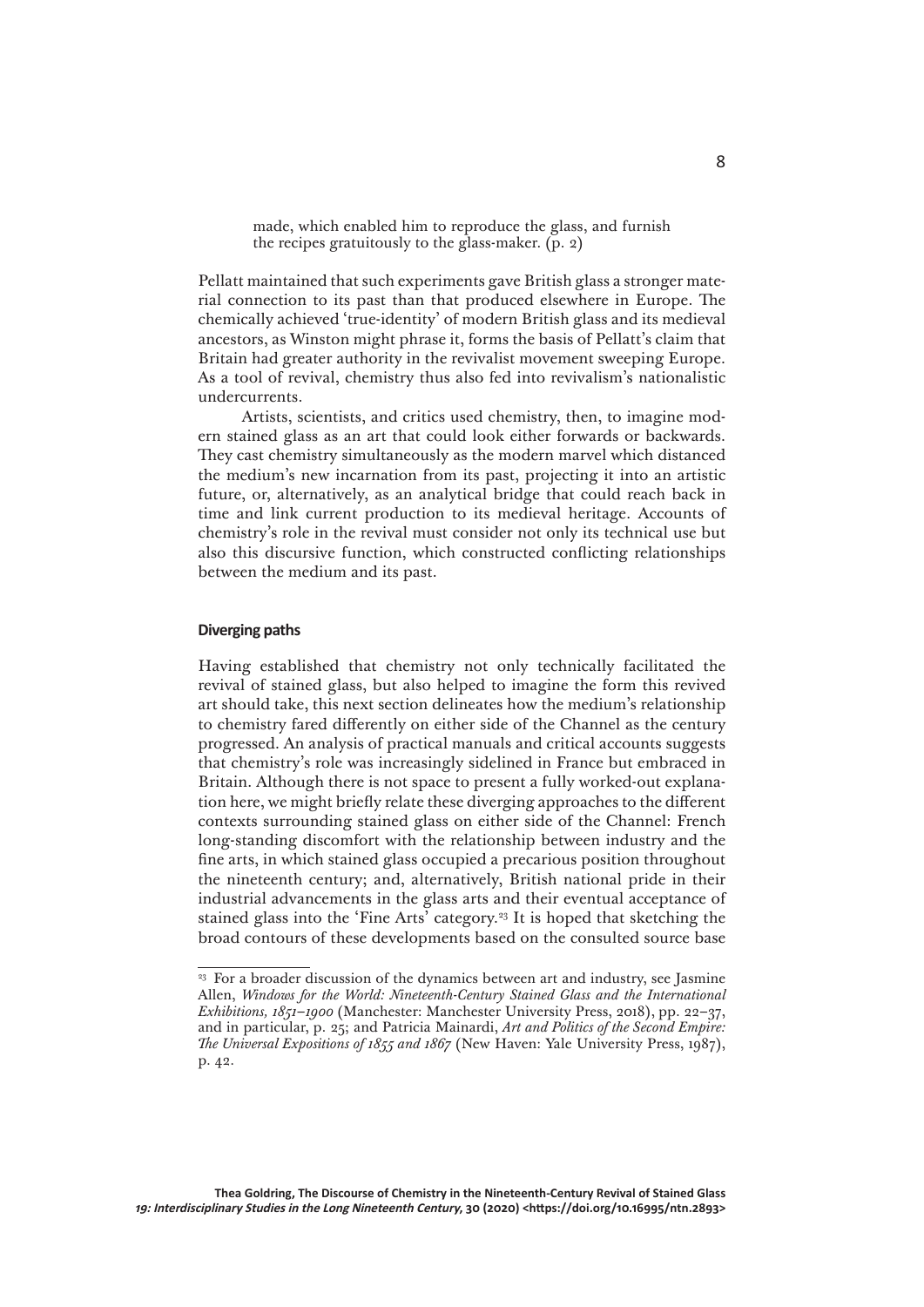— much of which is technical and largely untapped — may offer signposts for future research.

An analysis of three editions of the French stained glass manual *Nouveau manuel complet de la peinture sur verre, sur porcelaine et sur émail* provides a useful overview of how chemistry's role in technical descriptions evolved in France. The three editions appeared in 1844, 1866, and 1883 as part of the encyclopedic Roret series, which covered everything from the painting of buildings to the production of mustard. While the *Nouveau manuel* was intended for a broad audience, the three editions were evidently used by practitioners and were commonly found in stained glass studios.<sup>24</sup> Their changing language and organization offer insight into the general perception of the métier, as well as the expertise and background expected of the stained glass artist.

The 1844 edition demonstrates chemistry's centrality to stained glass in the early days of the French revival. It was written by the little-known chemist M.-E.-F. Reboulleau (active 1839–47) who helped produce the first *vitrail archéologique* in France. For Reboulleau, chemistry ensured the art's revitalization: 'The immense conquests that chemistry has made in the last fifty years promises assured success for this work. Contemporary glass painting is almost entirely a modern creation.'25 The 1844 edition's organization and language reflect the degree to which chemistry structured Reboulleau's approach to the medium. The first chapter, 'The Nature and Composition of Enamels', presents an in-depth discussion of the chemistry of glass-painting materials, while descriptions of techniques for painting and firing glass do not appear until the second half of the text. The reader thus passes through chemical explanations to reach practical instruction — an understanding of chemistry precedes physical practice. The most striking integration of chemistry is perhaps in the manual's recipes, which describe enamels not by parts-per-weight of components, but rather by the number of atoms of each constituent element (pp. 62–86). This confusing system is followed by a section titled 'Atomic Calculus of Enamels', which demonstrates how to convert enamel recipes in parts-per-weight into atoms and to determine enamel recipes directly from elemental combinations. Reboulleau thoughtfully provides six pages of tables for *easy* conversion between atoms and parts-per-weight for each substance. He believed his readers would generate new enamel recipes from their chemical formulae. The 1844 text casts stained glass as a distinctly modern medium built on

<sup>24</sup> Michel Hérold, 'Les Manuels de vitriers et de peintres sur verre (1828–1843), ou Le Bibliothèque de Bouvard et Pécuchet', in *Le Vitrail et les traités du Moyen* Â*ge à nos jours*, ed. by Karine Boulanger and Michel Hérold (Berne: Lang, 2008), pp. 243–57. <sup>25</sup> 'D'ailleurs, les immenses conquètes que la chimie a faites depuis cinquante ans, promettaient à ce travail un succès plus assuré. La peinture sur verre d'aujourd'hui est donc presque entiérement de création moderne.' M.-E.-F. Reboulleau, *Nouveau manuel complet de la peinture sur verre* (Paris: Roret, 1844), p. 13.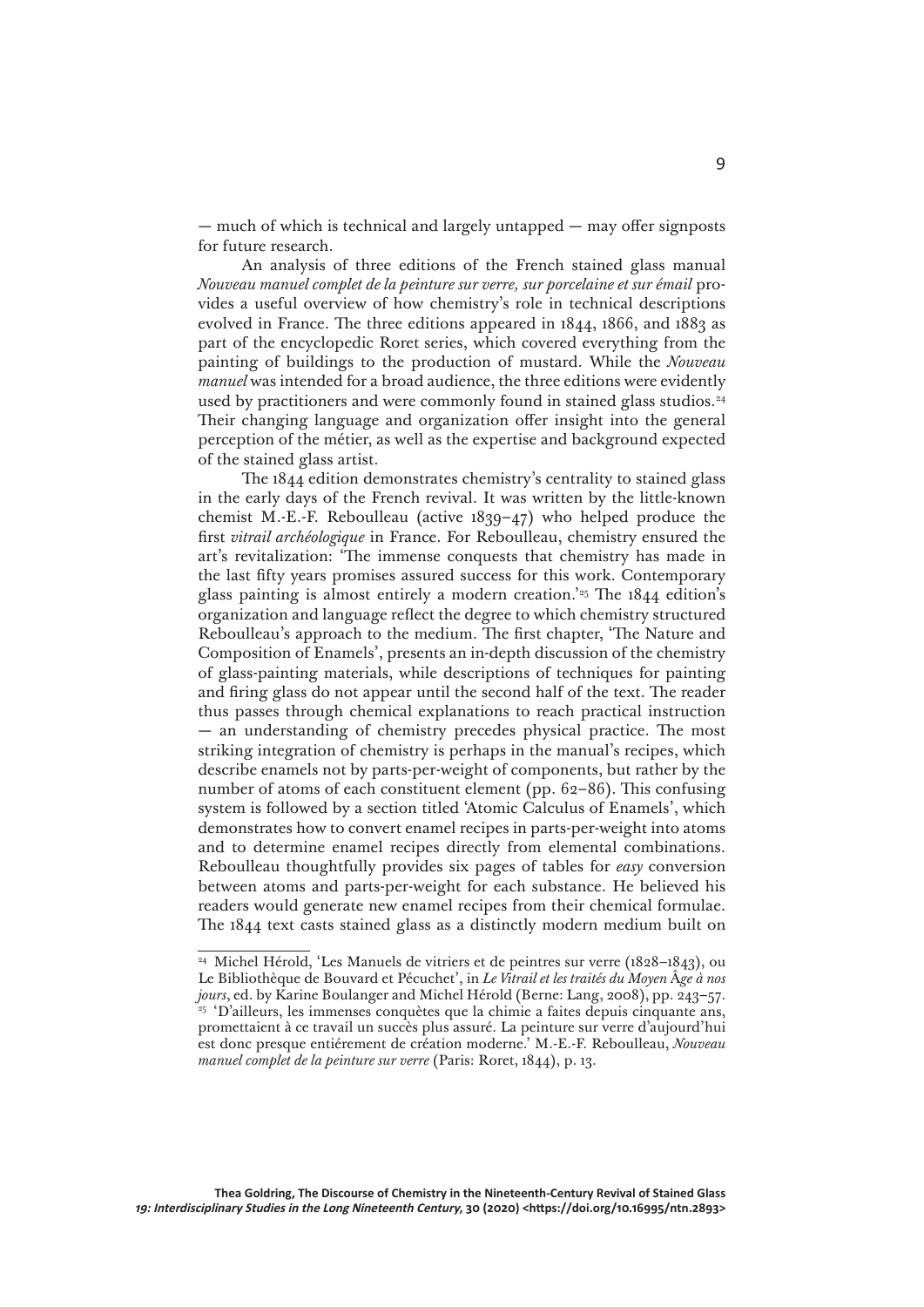relatively recently established chemical principles and suggests that the practitioner of this art was expected to be fully fluent in contemporary chemical terminology.

Twenty-two years later, the second edition shifts away from the technical language of chemistry.26 The manual was revised by M.-Désiré Magnier (active 1860s), a graduate of the Parisian École polytechnique who worked on several of the Roret publications. Much of the content remained the same, but Magnier removed most of the references to chemistry from the main text. The atomic calculus for enamels, for example, is eliminated, and recipes are now provided only in parts-by-weight. Thanks to these changes, using the recipes no longer required chemical conversions but simply some measuring. Magnier also added a new section at the end of the book, which included the chapter, 'The Chemistry of Vitrifiable Colours'. This chapter, which absorbs some of the first edition's instructions for producing basic materials, begins with a rudimentary discussion of chemical symbols, equivalents, and formulae:

> To facilitate an understanding of the following material for those who are unfamiliar with chemistry, we must begin by explaining the meaning of certain letters and numbers, which will be referred to, and which otherwise would only be hieroglyphs for the uninitiated.<sup>27</sup>

The second edition thus not only removed chemistry from the main body of the manual but also assumed a reader whose interest in the science was an addendum to his practice of the art.<sup>28</sup>

The 1883 edition, rather than further editing out chemistry, simply ignores scientific content. The latest editor, Adolphe Romain (b.1843), another student of the École polytechnique (and workhorse of the Roret series), updated the descriptions of stained glass techniques, but left the content of 'The Chemistry of Vitrifiable Colours' unchanged.29 For

<sup>26</sup> M.-D. Magnier and M.-E.-F. Reboulleau, *Nouveau manuel complet de la peinture sur verre* (Paris: Roret, 1866).

<sup>&</sup>lt;sup>27</sup> 'Pour faciliter aux personnes étrangères à la chimie l'intelligence de ce qui va suivre, nous devons commencer par expliquer la signification de certaines lettres et de certaines chiffres, dont il sera fait usage et qui, sans cela, ne seraient pour elles que des hiéroglyphes dépourvus de sens' (Magnier and Reboulleau, pp. 326–27).

<sup>&</sup>lt;sup>28</sup> While there is not enough space in this article to consider Georges Bontemps's *Guide du verrier*, it presents a tipping point between the chemical and artisanal and illustrates stained glass's liminal position in the middle of the century. The text is split between two audiences: the first section is directed towards the chemically informed reader, while the second adopts more practical language. Bontemps, *Guide du verrier* (Paris: Librarie du dictionnaire des arts et manufactures, 1868).

<sup>29</sup> Adolphe Romain, M.-D. Magnier, and M.-E.-F. Reboulleau, *Nouveau manuel complet de la peinture sur verre* (Paris: Roret, 1883).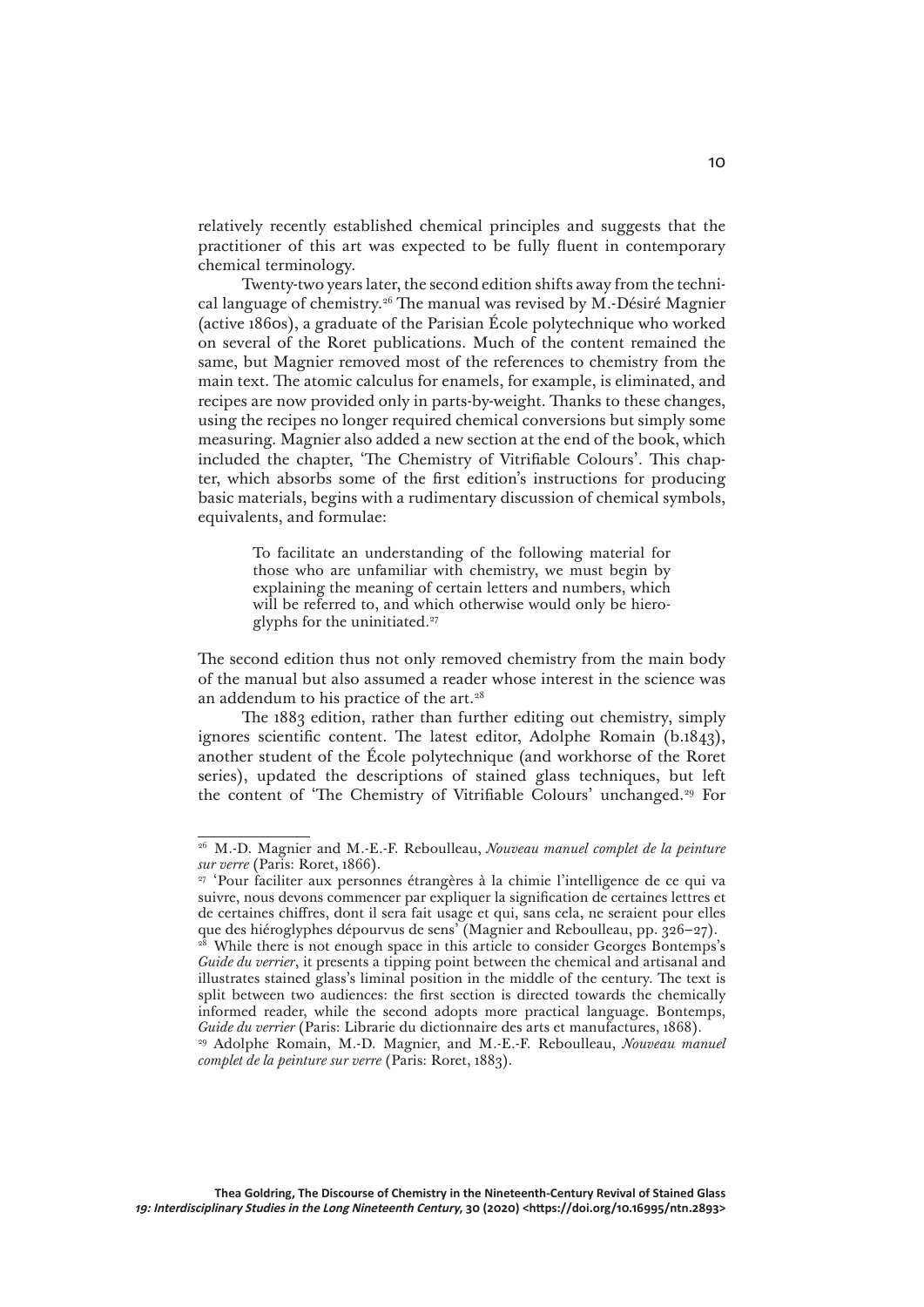example, the 'Table of Chemical Equivalents', introduced in the 1866 edition, remains the same, including the footnote about the number of known elements. This failure to revise the table stands out because there were, in fact, a number of elements discovered between 1866 and 1883. One might also note the glaring failure to update the formula for water in the description of hydrates, which is still written 'HO' (rather than  $H_2O$ ). Either Romain did not know the actual formula, which was well established by this time (this is unlikely as he graduated from France's premier engineering school), or it was simply not an important enough error to correct. The trajectory of the three manuals suggests that knowledge of chemistry had gone from being a significant aspect of practising the art of stained glass to a peripheral, and almost obsolete, appendix.

A critical account of stained glass written in the late nineteenth century suggests that there was an explicit effort to sever the medium's links to chemistry in France. In his review of the 1889 Exposition universelle, Édouard Didron (1836–1902), stained glass artist and critic, disavowed the importance of science in the art's revival, claiming that the 'true' revival of stained glass was the result not of chemistry but of archaeology. To this end, he rewrote the history of the revival. First, Didron associated chemistry with Sèvres's stained glass and research on enamels. He suggested that Sèvres's reliance on chemistry unduly pushed stained glass towards the pictorial mode in the early days of the revival: 'In the hands of the chemists, uninitiated in questions of art, glass painting could only offer bad results. They distorted public taste by completely transforming glass into painting.'30 Introducing the term '*peintre-chimiste*', Didron links chemistry explicitly with stained glass that resembles oil painting, a style to which he firmly objects:

> Nevertheless, their writings and the protection awarded to the chemist-painter in the first years of the nineteenth century had the beneficial result of restoring the forgotten art to favour. This advantageous reaction could not slow [the effort] to restore to stained glass the conditions central to its decorative function and the elements essential to its proper nature.<sup>31</sup>

<sup>30</sup> 'Entre les mains […] de chimistes assez étrangers aux questions d'art, la peinture sur verre ne pouvait donner que de mauvais résultats. On faussait le goût public en assimilant d'une manière complète le vitrail au tableau.' Édouard Didron, 'Le Vitrail depuis cent ans et à l'exposition de 1889', *Revue des arts décoratifs*, 10 (1889), 39–48, 97–108, 137–54 (p. 46).

<sup>&#</sup>x27;Néanmoins, leurs écrits et la protection accordée aux peintres-chimistes des premières années du XIX<sup>e</sup> siècle eurent ce bon résultat de remettre en faveur un art oublié. Une réaction salutaire ne pouvait tarder qui rendrait au vitrail les conditions indispensables à sa fonction décorative et les éléments essentiels de la physionomie qui lui est propre' (p. 47).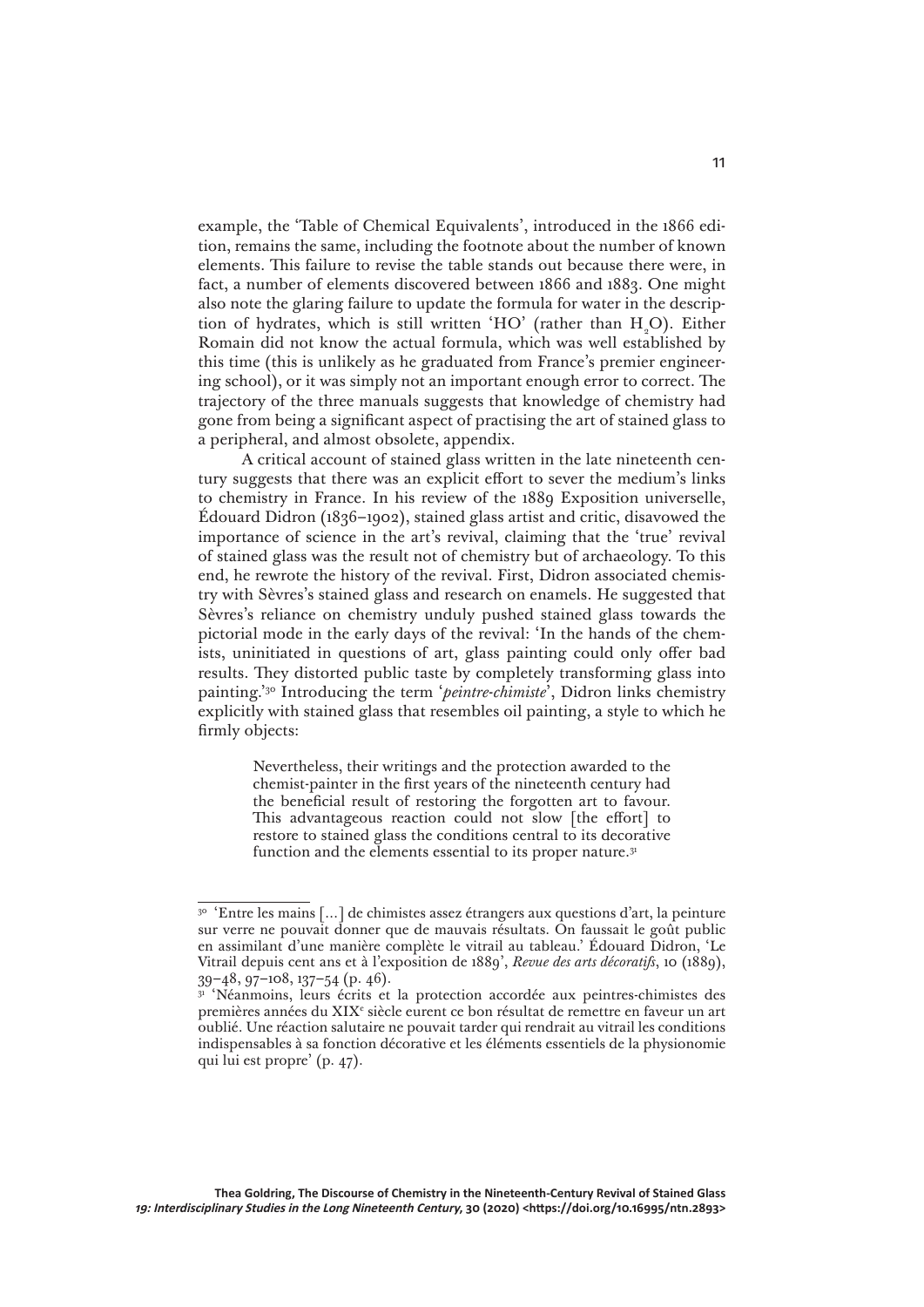While Didron acknowledges that the *peintre-chimiste* had done important early work recovering stained glass techniques, the chemist's continued involvement would only hinder the future development of the art form.

Next, Didron distanced the revival's later productions from the scientific community. His account of the development of stained glass between 1847 and 1889 excludes any further mention of chemistry, even when chemists were actively and prominently involved in the projects he describes.32 Didron instead claimed that after chemists' initial efforts during the Empire and Restoration, in the second half of the century, *peintres-verriers* restored the aesthetic potential of the art through their archaeological perspective. Steeped in medieval models, *peintres-verriers* recognized the 'primordial laws' of stained glass, adopting leadlines and glass pieces as primary pictorial elements. Didron thereby not only associated chemistry with the *vitrail-tableau* style, but also dissociated it from mosaic-style glass. By limiting chemistry's involvement to the first half of the century and the *vitrail-tableau* style, he attempted to confine chemistry's participation to a very specific, and early, moment in the revival. While there is not space to expand on the point, we might briefly conjecture that Didron's attempt to distance stained glass from chemistry in 1889 was related to his desire to elevate stained glass to the status of a fine art and downplay any 'taint' of industry (Allen, *Windows*, pp. 22–24).

By the end of the century, while chemists were certainly still active in French stained glass production, particularly in larger studios, their role in the discourse had been diminished. Rather than being openly acknowledged, as it was at the beginning of the revival, the involvement of chemistry was now suppressed, whether by removing it from practical instruction manuals or accounts of the recent history of the art.

On the other side of the Channel, by contrast, British manuals downplayed chemistry's importance for stained glass in the first part of the century. *The Decorative Painters' and Glaziers' Guide* (1828) by Nathaniel Whittock (1791–1860) is an example of an early instructional manual which demonstrates that British practitioners were not expected to have a knowledge of chemistry. While we might consider the text's lack of chemistry to be a result of Whittock's own background, which was neither in stained glass nor chemistry but rather in writing instructional books covering various trades for the layperson, the book is explicit about its aim that stained glass could be practised without any training in chemistry. The introduction dismisses the need for any such education:

<sup>&</sup>lt;sup>32</sup> In his description of the 1847 restoration of the Sainte-Chapelle, for example, Didron does not acknowledge that the president of the commission, Chevreul, was a chemist, though he had carefully noted Brongniart's and Georges Bontemps's scientific professions earlier.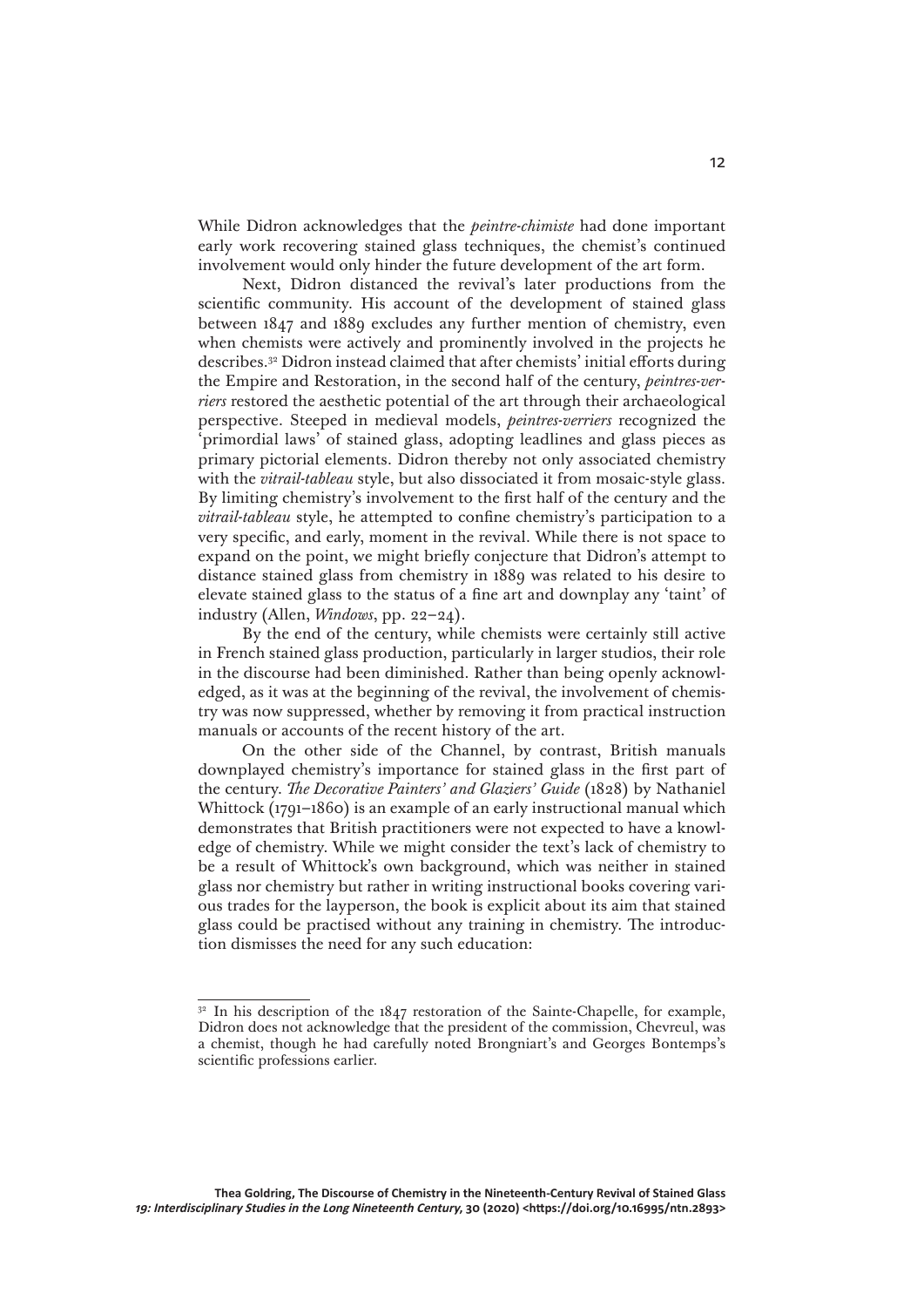It was deemed a sufficient reason for publishing a complete compendium of information on the Art of Staining Glass, in a plain, practical, and familiar style, so that the workman, whose mind and time have been too much occupied by his business to attain a knowledge of even the terms used in chemistry and experimental philosophy, may yet understand the true and least expensive method of performing many of the highest chemical experiments in dissolving and precipitating metals for the purpose of producing colours for staining glass.33

He continues, 'It is for this reason that all scientific or technical terms that might by possibility be misunderstood by the reader, have been sedulously avoided' (p. iv). Whittock treats chemistry as a useful but external aspect of stained glass and, instead, encourages hands-on practice and embraces non-technical language for the general practitioner.

Echoes of this tendency to keep chemistry at arm's length in descriptions of the art continue into the middle of the century. For example, the language employed in Cooper's *Crown Glass Cutter and Glazier's Manual* (1835), which was directed at glaziers, illustrates that those who pursued the art form were still not expected to have a scientific background (pp. ix–x). As Sally Rush has illustrated, Cooper was intimately familiar with both the mechanics and chemistry of glass and employed his technical background to great effect in the perfection of glass staining. However, his manual assiduously avoids chemical descriptions and uses non-technical language to describe both processes and materials. Similarly, William T. Gillinder (1823–1871), who was a successful British-American glass manufacturer and published *Treatise on the Art of Glass Making* in 1851, anticipated a reader without a background in chemistry. He provides recipes in weight percentages and his sparse efforts to break compositions down into their component parts are unusable. For example, his descriptions of baryta or heavy spar, 'Similar to Lime in all its leading properties. Its composition is — Sulphuric Acid, 40; Baryta 78; total 118', provide no units to clarify the numbers' meaning. Nor do these numbers describe actual chemical compositions based on atomic number or atomic weight.34 As a glass manufacturer, Gillinder was very likely familiar with basic chemistry and his dubious chemical descriptions are thus particularly odd. He makes no attempt to ground his descriptions in a scientific framework and proceeds as if factual chemical knowledge is unnecessary for his reader. The two manuals reflect an enduring ambivalence to chemistry's role in the practice of stained glass in the first part of the century.

<sup>33</sup> Nathaniel Whittock, *The Decorative Painters' and Glaziers' Guide* (London: Hinton, 1828), pp. iii–iv.

<sup>34</sup> William Gillinder, *Treatise on the Art of Glass Making* (Birmingham: Gillinder, 1851), p. 22.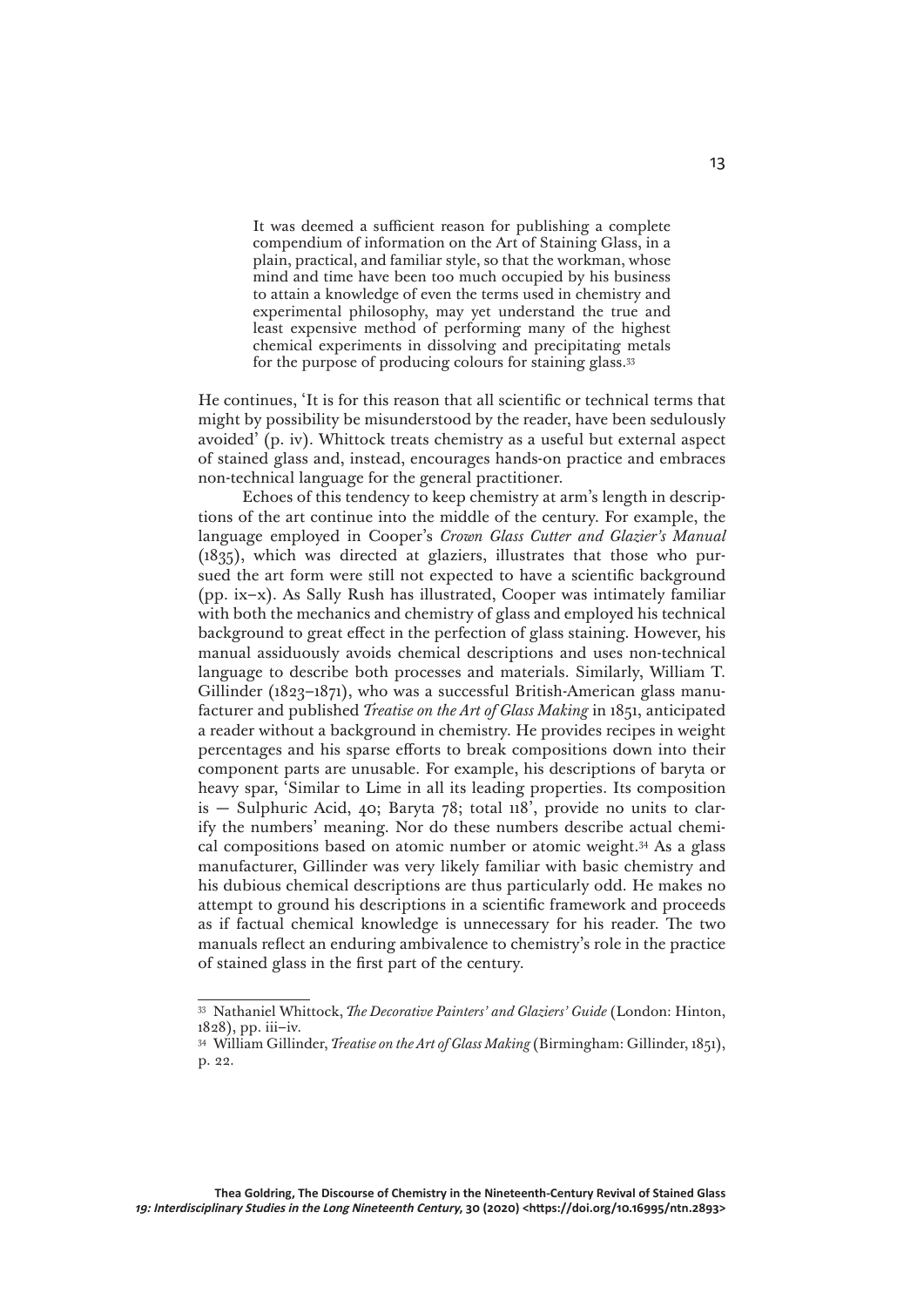However, in the 1850s, while chemistry remained relatively marginal to British stained glass manuals compared to French examples, it also began to appear regularly elsewhere in British stained glass discourse. As noted in the first half of this article, Winston, who commissioned chemical analysis of ancient glass, cast the revitalization of stained glass as an entirely scientific process:

> For the operation was a regular chemical one from beginning to end, requiring pure chemical knowledge, and a great deal of it too, to carry it out; and a branch of chemistry, by the bye, on which comparatively little is known.35

His assertion of chemistry's participation in the revival presents a shift in British accounts of stained glass, which began to discuss more generally chemistry's importance. For example, Charles Tomlinson (1808–1897), a compiler of scientific encyclopedias and no glass practitioner, published an article in 1857 on the state of vitreous painting in England. He argued that glass painters should be either better informed about chemistry or work more closely with chemists: 'The chief reason why those branches of Art which depend so much for their success on chemical operations are beset with so many difficulties, is that the artists are not chemists.' He continues: 'Our object in writing this article [is] to insist on the important truth, that the difficulties which beset the art of painting in vitrifiable colours are chiefly due to the absence of chemical knowledge.'36 Tomlinson's descriptions of the art recall Reboulleau's and Brongniart's language from earlier French texts.

By the end of the century, chemistry had become a lauded and embraced aspect of British glass practice. Three glassmakers, Harry James Powell (1853–1922), Henry Chance (1794–1876), and Henry Graham Harris (dates unknown) published *Principles of Glass-Making* (1883) as part of the Technological Handbooks series produced by the Society of Arts, which was intended to prepare students for technical examination. Powell's introduction echoes language from the beginning of the revival in France, in particular from Brongniart's writings:

> A practical knowledge of the manufacture of glass is generally acquired through apprenticeship, and the study of hereditary recipes. There is danger that the proficiency, which may be thus attained, will be based on a groundwork of 'rule of thumb' rather than of science. The want has often been felt of a work illustrating the present condition of the manufacture,

<sup>35</sup> *Memoirs*, p. 11, from a letter dated 20 April 1856.

<sup>36</sup> Charles Tomlinson, 'On Enamel-Painting', *Art Journal*, 19 (1857), 120–21, 219–20, 375–76 (p. 375).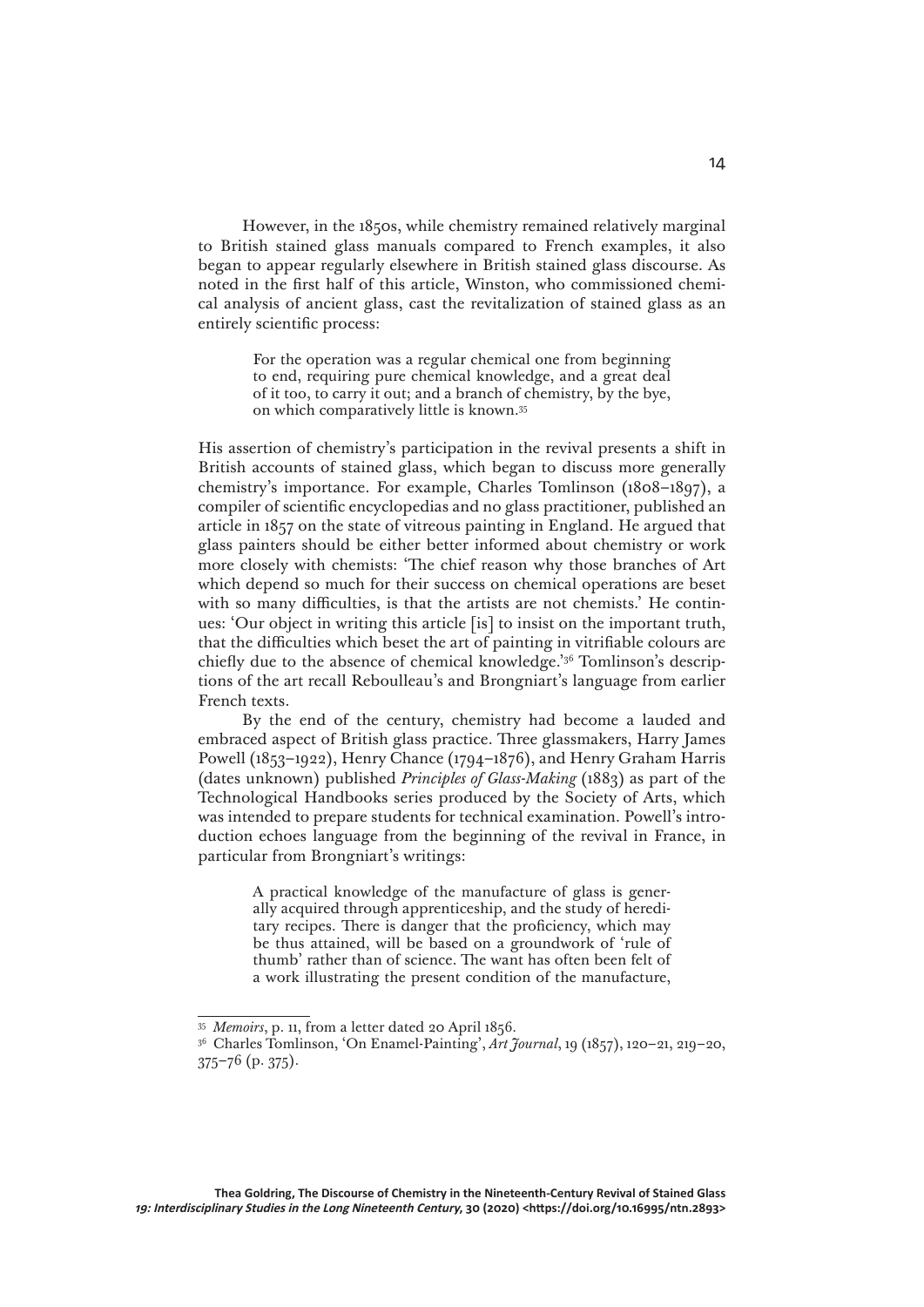and at the same time defining the principles upon which experience has proved the several processes to be based.37

The manual soundly rejects the 'rule of thumb' and embraces a scientific framework as a central facet of the art. It presents in-depth chemical analyses of glass and accurate chemical formulae for materials, as well as a description of the chemical differences between ancient and modern coloured glass. In particular, the section on 'glass mosaic or stained and painted glass' weaves together art and science, moving among the chemical composition of fusible glass for enamels, aesthetic judgements on different window styles, and a discussion of the historical development of stained glass taken from Winston (Powell, Chance, and Harris, pp. 90–100). The comparison between *Principles* and the third edition of the *Nouveau manuel*, both published in 1883, is striking. While the French text tacked on out-ofdate chemistry, the British guide fully integrated the latest chemical analysis into its discussion of the art. Indeed, in its approach to scientific content, *Principles* is closer to Reboulleau's 1844 edition of the *Nouveau manuel.* By the end of the century, France and Britain had switched positions: French discourse detached chemistry from the art, while British accounts embraced science and indeed various technological developments which aided the stained glass industry.

### **Looking forward**

By way of conclusion, I suggest that chemistry's various paths through stained glass discourse might direct our attention to a facet of such accounts that anticipates current art historical interest in materiality. While in both Britain and France stained glass that rejected the pictorialism of oil painting was directly associated with medieval models, British advocates of this style appealed not only to archaeology but also to materiality.38 Winston, for example, claimed that the distinct qualities of stained glass's past materials, in particular ancient coloured glass, had historically determined its

<sup>37</sup> Harry James Powell, Henry Chance, and H. G. Harris, *The Principles of Glass-Making* (London: Bell, 1883), p. 1.

<sup>&</sup>lt;sup>38</sup> While French writers such as Eugène Viollet-le-Duc had raised the importance of considering stained glass's materiality, building on the earlier writings of Pugin and John Ruskin, British authors and artists focused increasingly on this issue in the latter part of the century. Francis Wilson Oliphant focuses, for example, explicitly on the material conditions of the art in his writings from the 1850s. See Eugène Viollet-le-Duc, 'Vitrail', in *Dictionnaire raisonné de l'architecture fran*çaise *du XIe au XVIe siècle*, 9 vols (Paris: Bance-Morel, 1854–68), ix (1868), 373–462; John Ruskin, *The Stones of Venice*, 3 vols (New York: National Library Association, 2009), ii, 394–97; Francis Oliphant, 'Thoughts on Stained Glass', *Ecclesiologist*, n.s., 12 (1854), 33–36, and Oliphant, *A Plea for Stained Glass* (Oxford: Parker, 1855), pp. 41–42, 67.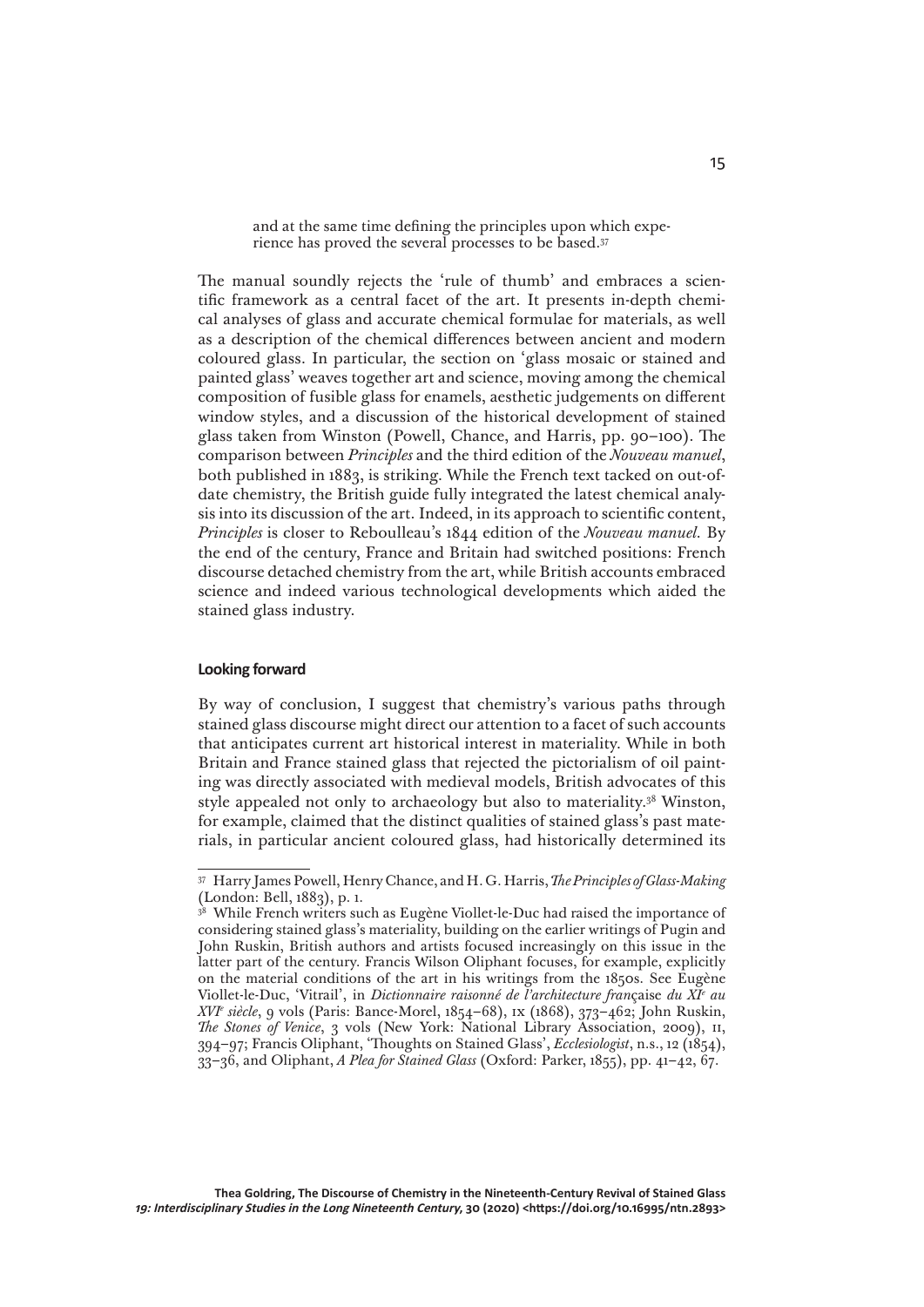design and produced particular styles.39 He thereby concluded that modern windows, if they wished to be archaeological, should only emulate sixteenth-century examples, as the glass available was closest to that of this period. His appeal to return to previous styles, was, in fact, a call to restore the link between materiality and form. His use of chemistry to resurrect ancient glass offered not only the opportunity to reproduce medieval models, but also, and more importantly, the possibility to return to a medieval approach to design which embraced the art's material constraints: 'The material employed imposes upon the artist an obedience to certain conditions in the design and execution of the work.'40 He encouraged British artists to produce new windows grounded in the 'brilliancy and transparency' of the glass and the structural supports of the lead. Severing mosaic design from the repetition of medieval motifs, Winston presented materiality as the defining design principle of modern glass. In turn, chemistry formed the technical basis of Winston's concern for stained glass's material qualities and provided a critical tool for further understanding and refining these materials. The shift from archaeology to materiality, which seems to have been a broad one in Britain, I would suggest, offered an opening to chemistry. Science became ever more embedded in the study and practice of stained glass as the British focus on the art's material qualities grew in the second half of the century.<sup>41</sup>

Grounding an art form's aesthetics in its specific material conditions is a remarkably modern position. Indeed, Winston's discourse anticipates recent art historical discussions of materiality and theoretical approaches such as 'new materialisms', which foreground the material qualities and histories of artworks.<sup>42</sup> One might explore in future research how current efforts to integrate the material nature of artworks into art historical

<sup>39</sup> [Winston], 'Glass Painting', p. 534. He reiterates this argument in *Memoirs*, p. 178. <sup>40</sup> 'Glass Painting', pp. 531, 533. He also advocated that 'the surest means of effecting the true advancement of the art [is] the total relinquishment of all copies or imitations of ancient glass whatsoever, whether perfect or imperfect in themselves; and the substitution of a new and original style of glass painting, founded on the most perfect practice of the *Mosaic system*, and sufficiently comprehensive to include within itself designs of the most varied character'. Winston, *An Inquiry into the Difference of Style Observable in Ancient Glass Paintings*, 2 vols (Oxford: Parker, 1847), i, 284, emphasis in original.

<sup>&</sup>lt;sup>41</sup> Stained glass's material construction was a central concern for the later Arts and Crafts Movement, as exemplified by the writings of William Morris, Christopher Whitworth Hall, and Somers Clarke. See Christopher Whitworth Hall, *Stained Glass Work* (New York: Appleton, 1905); and Somers Clarke, 'Stained Glass', in *Arts and Crafts Essays by Members of the Arts and Crafts Exhibition Society* (London: Rivington, Percival, 1893), pp. 98–105.

<sup>42</sup> See Diana Coole and Samantha Frost, 'Introducing the New Materialisms', in *New Materialisms: Ontology, Agency, and Politics*, ed. by Diana Coole and Samantha Frost (Durham, NC: Duke University Press, 2010), pp. 1–43.